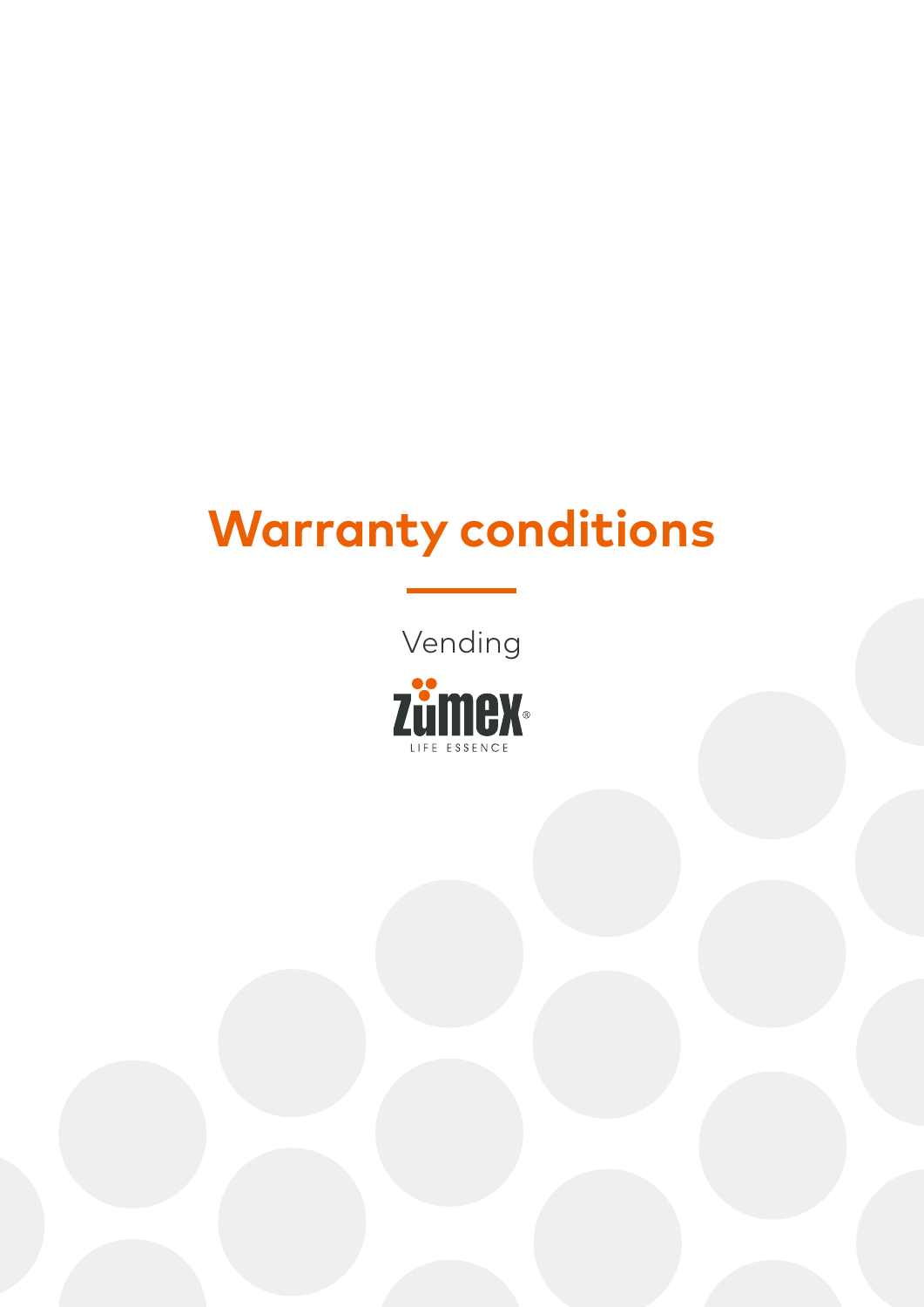

Thank you for purchasing a Zumex product. We hope that our product will provide you with excellent service for a long time. This is why Zumex performs strict checks on all its products and accessories, to ensure the quality and safety of our products, in compliance with the requirements of the highest standards.



\* Our products meet the quality standards in each market.

As the manufacturers of the equipment you have purchased, we are convinced of its excellent quality and hope that you will not need any technical intervention for a long time. However, if you need information, instructions for use, technical support and/or spare parts, both within and outside the warranty period, we are happy to help you at www.zumex.com. Visit our website and ask away.

You will find the warranty conditions below, available to you when purchasing a Zumex product.



Zumex ensures the excellent quality and correct operation of the brand-new product for a period of two (2) years from the date of purchase, without this period being extended in case of a transfer/sale to a third party.

The warranty conditions and coverage offered by Zumex as the manufacturer, are irrespective of the rights you have against the official seller/dealer, derived from the sale and purchase of your new equipment.

Please, read this document thoroughly and, if you have any questions, contact us at service.uk@zumex.com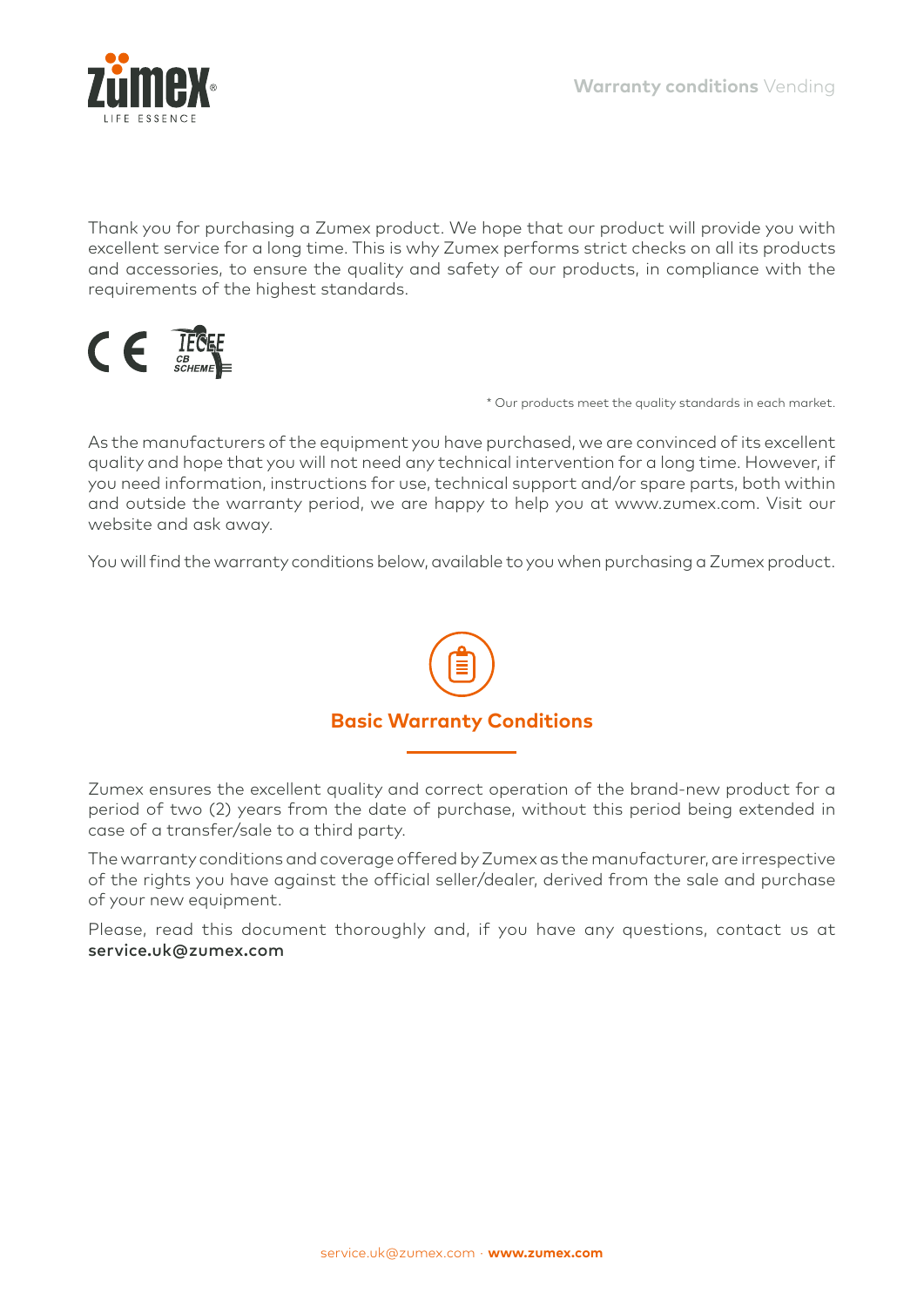



This warranty provides for the right to have any component of the new product purchased by you replaced or repaired, provided that the defect and/or fault is due to a manufacturing flaw that results in failure of its normal operation. If the faulty part belongs to an assembly, only the part shall be replaced, except for those consumable parts and those which can be replaced during periodic maintenance.

In order to make this Zumex warranty effective, you must prove, by means of the corresponding purchase invoice, the date of purchase of the equipment, its model and serial number.

Zumex may require, at any time, the shipment of the faulty part for which a replacement was requested so Zumex can assess the defect. Shipment shall be a mandatory requirement for the validity of this warranty.

In the event of a delay in the supply of spare parts for reasons not attributable to Zumex, no compensation and, under no circumstances, no extension of the warranty period can be claimed.



No cycle limits



Personalised service



Original Zumex spare parts



## **What is not covered by the warranty?**

The User's Product Manual explains all the recommendations for its installation and use, as well as for obtaining its maximum performance. Please perform the checks indicated therein. Any damage or malfunction caused by improper installation or use shall be excluded from this warranty. For this reason, it is very important to read the User Manual thoroughly. Refer to our website, at www.zumex.com, for more information.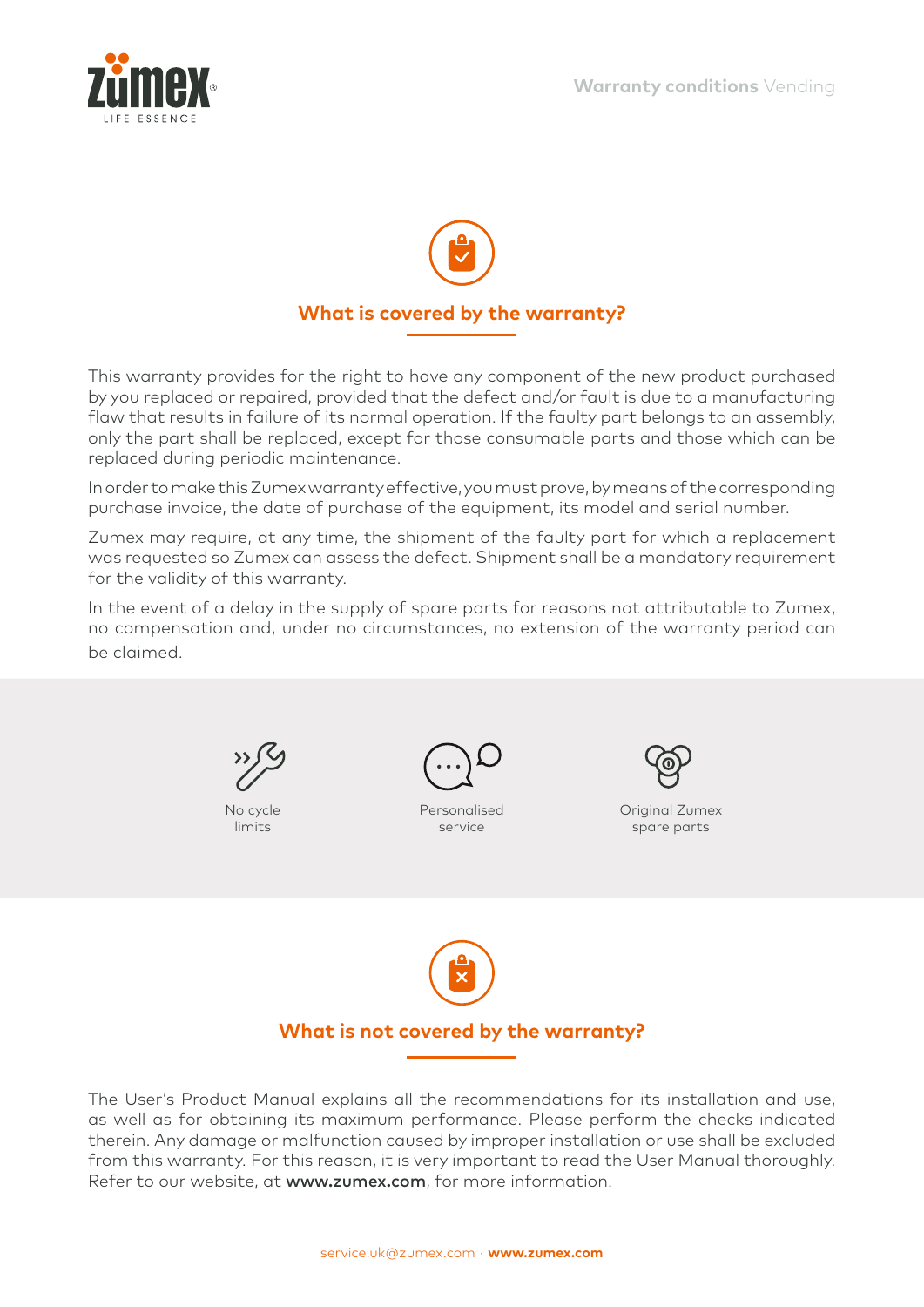

The following are excluded from the coverage of the warranty and, therefore, shall be at the expense of the user:

- Repair hours, transport and travel costs
- Failures resulting from incorrect assembly or installation, due to failure to follow the instructions described in the User Manual, the application of chemical products during cleaning and maintenance processes not recommended in the User Manual and Cleaning Instructions, the use of means not recommended in the Cleaning Instructions, as a result of the accumulation of residues due to lack of cleaning and/or maintenance after not following the instructions described in the User Manual and Cleaning Instructions, breaks and/or malfunction due to the use of fruit sizes other than those recommended in the User Manual for the corresponding juicing kit..
- Consumable parts and/or parts subject to wear during normal use of the machine and those subject to replacement during periodic maintenance.
- Loss of parts.
- Replacement of full assemblies (which come in smaller parts that can be found separately).
- Failures caused by negligence or misuse by the user resulting from experiments or tests during which the Equipment was subject to excessive stress, incorrect installation, modification or maintenance of fasteners, sockets, or power and/or water systems.
- Incorrect assembly, manipulation or repairs, when carried out by personnel other than Zumex's or its authorised technical services, including the incorrect installation of the machine on surfaces that are not suitable for its weight, measurements and operating characteristics.
- Failures caused by unforeseen circumstances, force majeure (atmospheric or geological phenomena), accidents, fire, explosions or fire extinction, theft, robbery or burglary; by the action of electric power as a result of short circuits, outages, atmospheric discharges, voltage peaks, harmonics or other issues.
- Bumps, tipping, falls, scratches, wear and tear, or cosmetic damages including sinking or landslides, flooding or atmospheric phenomena.
- It does not cover products and materials, components or accessories, that have not been manufactured by Zumex, regardless of them being incorporated by Zumex or by you into your machine.
- This warranty does not extend to products and materials, and components or accessories, that have not been manufactured by Zumex, regardless of their being incorporated by Zumex or by you into your machine. Nor shall this warranty extend to those products and materials, and components or accessories, that have not been purchased directly from Zumex. For any failure, malfunction or any damage caused by these components or accessories, you should refer directly to their manufacturer or supplier, and the terms, conditions and warranty periods, if any, of the manufacturer or supplier of these components or accessories (e.g., means of payment, etc.) shall apply.

Zumex shall not be liable for any defect, inconvenience, loss, cost or any other consequential damages arising out of the use or inability to use the product, or the breach of any express or implied warranty.